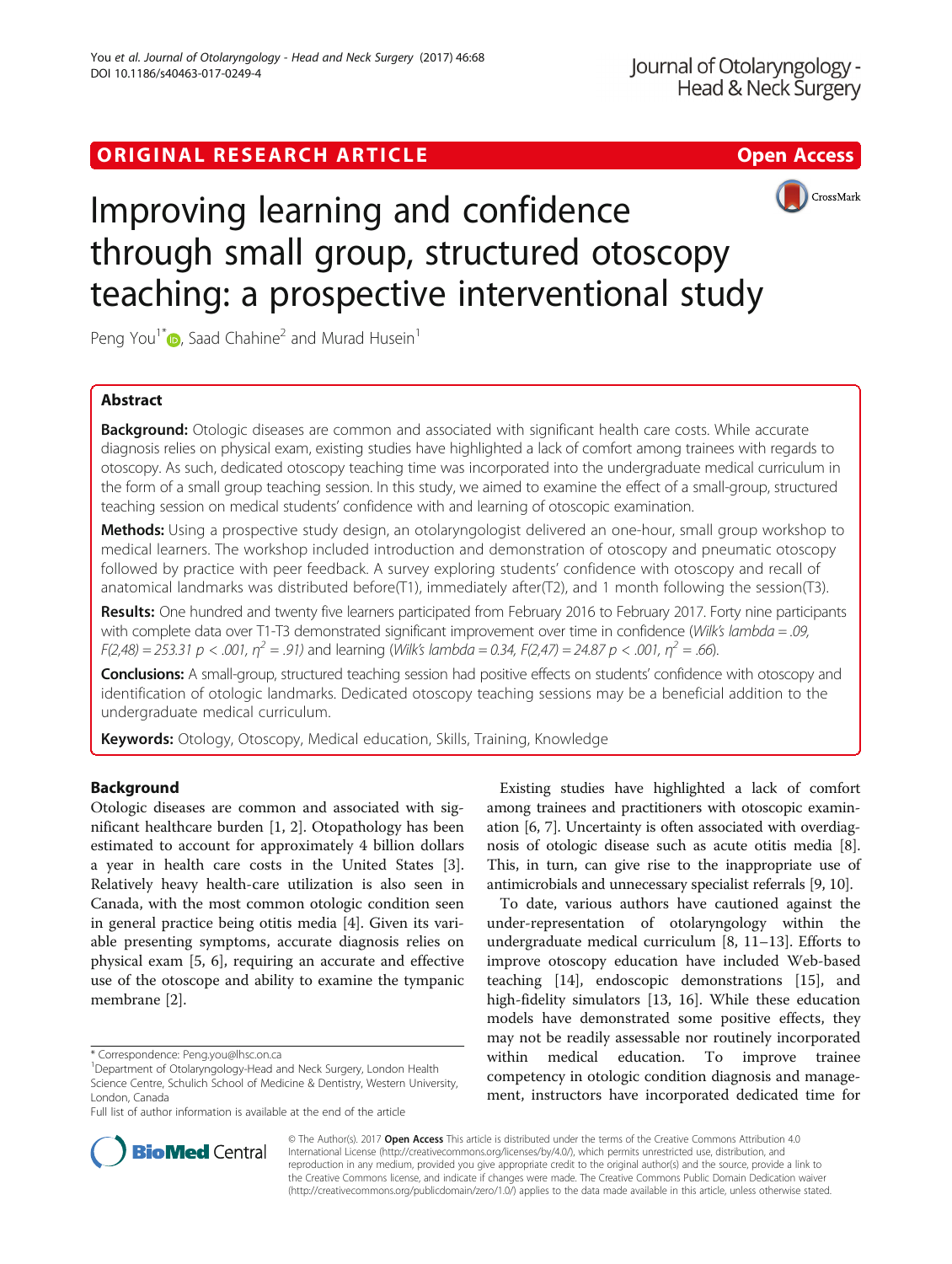otoscopy teaching into the clerkship curriculum at Western University.

The purpose of this study was to examine the effect of a hands-on, small group otoscopy teaching session for medical students. Specifically, we aimed to evaluate its effect on students' confidence with otoscopy in addition to learners' recall of relevant anatomic landmarks.

## **Methods**

A prospective interventional study, utilizing self-report surveys, was conducted between February 2016 and February 2017. Participants included third-year medical students (clinical clerks) who participated in a dedicated otoscopy teaching session which was incorporated into the undergraduate medical curriculum as a small group teaching session. Participation in the study was voluntary and written informed consent was obtained. This study was approved by Western University Research Ethics Boards (file number 107347).

## Teaching session

A one-hour workshop was hosted by a fellowship trained otolaryngologist who was blinded to survey participation. The objectives of the session were to 1) teach relevant anatomy, 2) introduce appropriate otoscopy and pneumatic otoscopy technique, and 3) consolidate teaching through hands-on practice with immediate feedback.

First, didactic teaching introduced learners to key anatomic landmarks [\[2](#page-4-0)] and their clinical relevance through pictorial examples of normal and abnormal tympanic membrane. Second, the instructor reviewed proper technique in holding an otoscope and pinna as well as the use of pneumatic otoscopy. Participants were also advised on the choice of speculum size and how best to avoid patient discomfort during the exam (i.e., placing the speculum lateral to the hair and non-hair-bearing junction). Otoscopic examination of volunteer participants helped learner gain an understanding of otologic landmarks and a normal pneumatic otoscopy exam. Finally, participants were divided into pairs or groups of three, and practiced otoscopy/pneumatic otoscopy exams on each other under staff supervision. Learners received immediate, informal feedback regarding their techniques from peers and the facilitator for comfort and technique, respectively. This allowed the learner to adjust their technique until an adequate view of the tympanic membrane was attained in a way that did not cause discomfort.

## **Questionnaire**

Participants were surveyed at three time points with questions designed to assess confidence with otoscopy and learning of anatomic landmarks [Fig. [1](#page-2-0)]. The tympanic membrane landmarks being evaluated are visible

in a normal ear [\[2\]](#page-4-0) and include: the lateral process of malleus, pars flaccida, umbo, light reflex, and pars tensa. Surveys were distributed prior to and immediately following the teaching session. A follow-up survey was sent 1 month following the teaching session through e-mail. Additional items included in the follow-up survey included the following binary questions: "Was this session useful?", "Would you recommend the session to incoming clerks?", and "Since the session, have you had the opportunity to use an otoscopy clinically?". Two additional reminder e-mails were sent to nonrespondents at 1 and 2 weeks to maximize the number of responses.

#### Statistical analysis

Learner's self-reported confidence was assessed using a ten-point Likert scale, ranging from 1 (strongly disagree) to 10 (strongly agree) (see Fig. [1\)](#page-2-0). To capture partial learning, answers of anatomic landmarks were assigned a score from 1 to 4 (1-no attempt, 2-attempt but incorrect, 3-answer was that of a nearby structure, 4-correct answer). Descriptive statistic and reliability analysis were conducted as part of the development processes for both scales. Total scores were calculated for the anatomic landmark items and confidence items were averaged. Paired t-tests with 95% confidence intervals and Bonferroni corrections were used to evaluate the magnitude of pre-post change. For participants who completed the one-month follow-up survey, repeated measures ANOVA was used to evaluate the change across the three time points (T1, T2, T3). All of the analyses were conducted using SPSS version 24 [[17\]](#page-4-0).

## Results

Eighteen teaching sessions were conducted with an attendance of 7-8 learners per session. Of the learners, 125 of 143 (87%) went on to participate in the study, completing the pre- and post-session survey. Comparing pre- and post-session survey results, the self-reported confidence of otoscopy and pneumatic otoscopy improved significantly (3.12,  $p < 0.001$ ). Similarly, participants' scores increased for identification of tympanic membrane landmarks (5.96,  $p < 0.001$ ) [Table [1](#page-2-0)]. The accompanied Cohen's d value was 2.98 for confidence and 1.4 for learning, demonstrating a large effect size.

Forty-nine participants completed the 1 month follow up survey (response rate: 39%). Cronbach's alpha for the anatomic landmarks scale (T1:0.82,  $n = 125$ ; T2:0.70,  $n = 125$ ; T3:0.77,  $n = 49$ ) and confidence scale (T1:0.63,  $n = 125$ ; T2:0.75,  $n = 125$ ; T3:0.79,  $n = 49$ ) showed acceptable internal consistency of the two scales. On follow up survey, 100% of participants found the teaching session to be helpful and would recommend the session for future students. Moreover,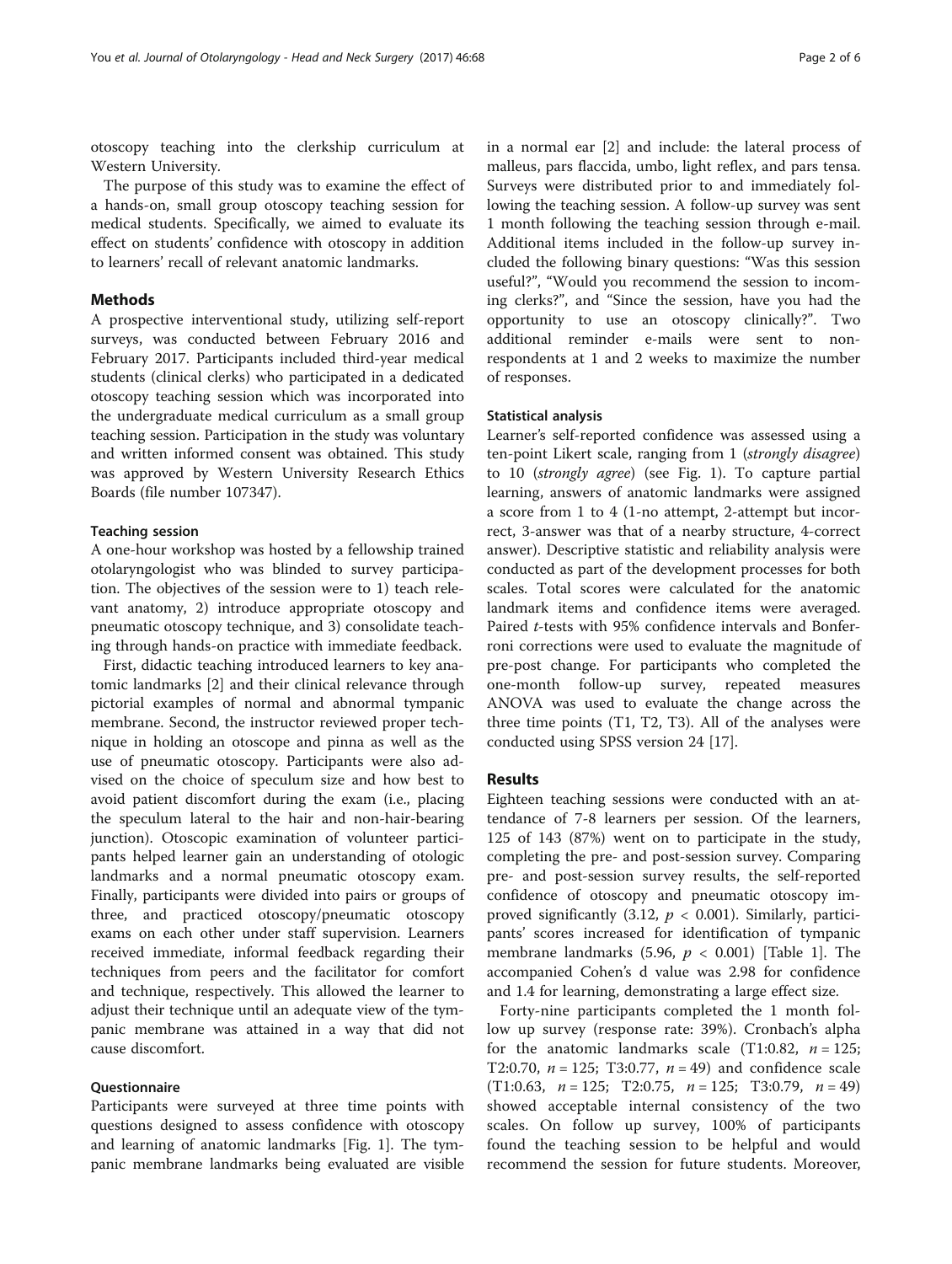<span id="page-2-0"></span>

96% of participants reported having used otoscopy in the 1 month following the teaching session.

Data of participants who completed the one-month follow up survey were analyzed. The results showed improvement in confidence and learning following the teaching session compared to pre-session values. The one-way within-subject ANOVA was used to compare the means between the pre-session survey (T1), postsession survey (T2), and one-month follow-up survey (T3). For learner confidence, the ANOVA was significant (Wilk's lambda = .09,  $F(2,48) = 253.31 \text{ p} < .001, \eta^2 = .91$ ) [Fig. [2a\]](#page-3-0) and the Holm's sequential Bonferroni procedure for pairwise comparisons showed significant  $(p < 0.001)$ differences between T1 (m = 4.46, sd = 0.89), T2 (m = 7.67,  $sd = 0.85$ , and T3 (m = 6.78, sd = 1.23). Mean confidence decreased between T2 and T3.

Table 1 Self-reported confidence and anatomy identification pre- and post- teaching session

|            | Pre-session<br>(m/sd) | Post-session<br>(m/sd) | Paired Samples<br>t-test |
|------------|-----------------------|------------------------|--------------------------|
| Confidence | 4.34(1.12)            | 7.47 (1.06)            | p < 0.001                |
| Learning   | 9.86(4.00)            | 15.82 (3.67)           | p < 0.001                |

m mean, sd standard deviation

Similarly, the ANOVA for student learning was significant (Wilk's lambda = 0.34,  $F(2,47) = 24.87$  p < .001,  $\eta^2$  = .66) [Fig. [2b\]](#page-3-0), and follow up pairwise comparisons were significant ( $p < 0.001$ ) between T1 (m = 11.29, sd = 4.71) and T2 (m = 16.43, sd = 3.59) as well as T1 and T3  $(m = 16.71, sd = 3.69)$ . There was no statistical difference between T2 and T3 ( $p = 1.00$ ). In other words, as confidence decreased over time, learning at one-month remained at post-session levels.

## **Discussion**

While otoscopy and pneumatic otoscopy remain key tools in diagnosing otologic conditions [[2](#page-4-0), [3\]](#page-4-0), these skills are difficult to teach. The tympanic membrane is relatively inaccessible which makes the objective assessment of otoscopy challenging. Furthermore, learners do not often receive feedback on their techniques. This difficulty may explain why the comfort level for otoscopy is low among medical trainee and clinicians of various disciplines [[18](#page-4-0), [19](#page-4-0)]. It also encourages educators to change the way otoscopy teaching is currently being delivered [\[8\]](#page-4-0).

To address this need, dedicated time with an otolaryngologist was allocated to teach students otoscopy during the medical curriculum. Consistent with the published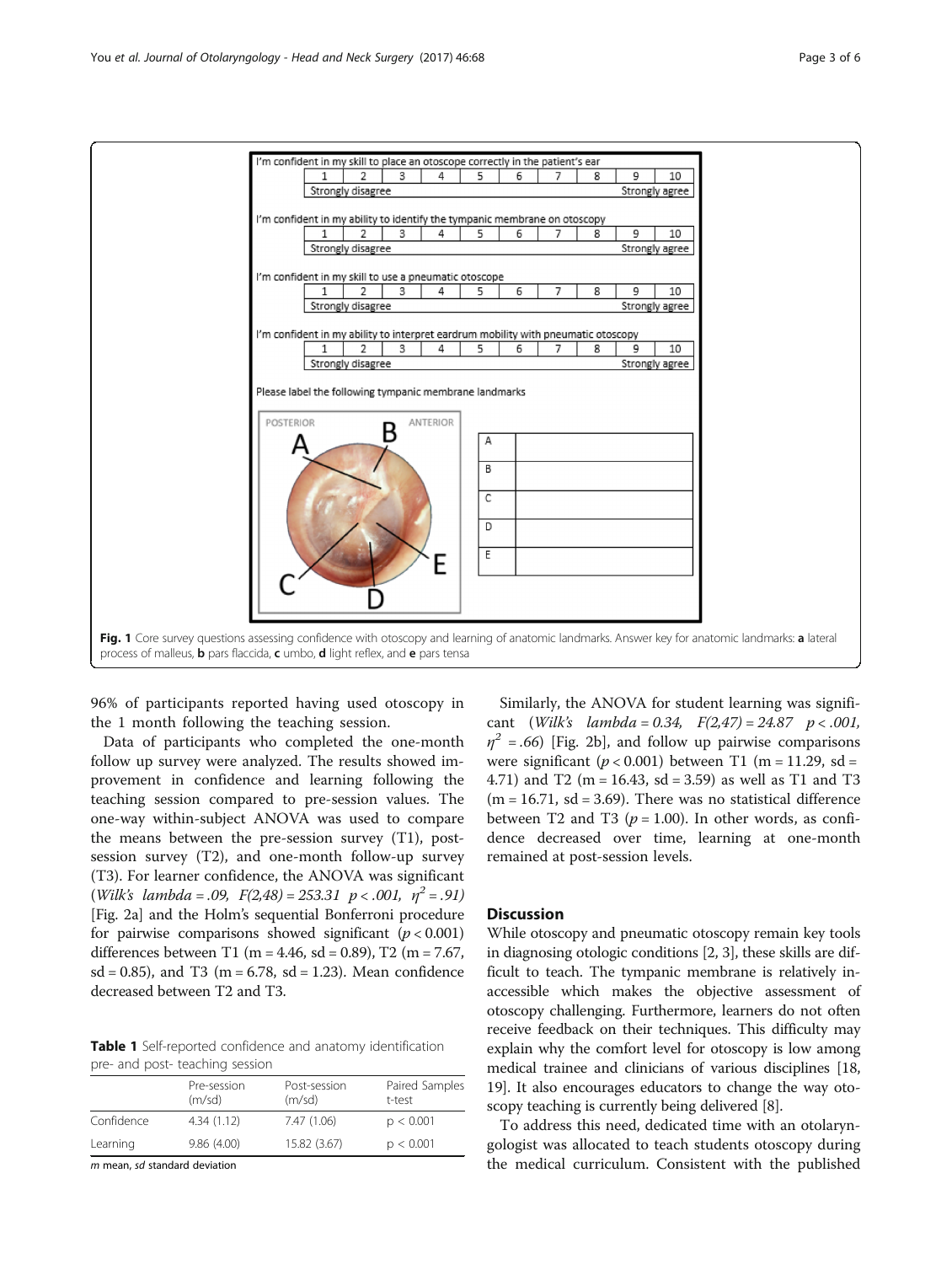<span id="page-3-0"></span>

literature, our participants were not very confident with otoscopy prior to the teaching sessions [Table [1\]](#page-2-0). Our results also showed otoscopy is a commonly used clinical skill with 96% of participants reported using otoscopy in a clinical setting in the follow-up survey. The positive effects that our one-hour teaching session had on learners' confidence and familiarity with anatomic landmarks was encouraging. The format of the didactic teaching, in addition to hands-on training with cooperative peers, and facilitated by an otolaryngologist who was available for immediate feedback, was shown to be well-received.

Education innovations have led to an increased effort to incorporate simulation in medical education [\[12\]](#page-4-0). The same is also true for otoscopy. Web-based (OtoTrain) and high fidelity simulator such as OtoSim have been shown to have a positive effect on learners' confidence [[13,](#page-4-0) [20\]](#page-5-0). However, these studies have thus far only surveyed participant response immediately following the intervention. In our study, participants showed a boost in confidence levels following the session as well as 1 month later when compared to pre-session measures, although there was a decline with time. Interestingly, by comparison, improved familiarity with anatomic landmarks was sustained. This suggests the possible need for repeat sessions to renew learners' confidence.

The survey applied in this study has not been previously published, as a standardized tool for evaluation of otoscopy learning does not currently exist. As such, statistical analysis was used to examine the internal consistency of our assessment tool [\[21\]](#page-5-0). Cronbach's alpha was calculated for the two variables assessed in the survey (self-reported confidence and labelling of anatomic landmarks). The alpha values approximate 0.7, which corresponds to acceptable internal consistency values, demonstrating that the scales used are reliable [[22](#page-5-0)]. In studies with multiple time points, test familiarity/exposure is a limitation in measuring true change. Although our internal consistencies were high and stable across the three time points, interpretation of the results ought to take into consideration potential test-retest effects.

With regards to assessment of learning in the form of anatomic structures, the landmarks chosen are those that should be visible in a normal ear [[2\]](#page-4-0). Learners' familiarity with these key sites is crucial for their ability to assess the presence of otopathology. We aimed to capture partial learning by assigning answers a score of 1 to 4. In this way, we hoped to better represent the effect of the session. The improved familiarity with anatomic landmarks was complemented by results of increased confidence.

Limitations of this study include participation rate and the self-report nature of the survey. While 87% of the learners participated in the pre- and post-session survey, only 39% of participants completed the follow-up survey at 1 month despite reminder emails. The average individual survey response rate for academic research was found to be 52.7% with a standard deviation of 20.4 [\[23](#page-5-0)]. Though our response rate at 1 month falls within the standard deviation, the findings are still vulnerable to non-response bias. With regards to the self-assessment aspect of the results, confidence is inherently a selfreported measure and in turn prone to reporter bias [[24\]](#page-5-0). Furthermore, it is uncertain if comfort and confidence extrapolate to improvement in diagnostic ability. One study proposed that confidence level of practicing physicians may be disproportional to their skill set [\[25](#page-5-0)]. On the other hand, various literature in social sciences has identified self-confidence as important in the acquisition of skills and beneficial to performance [[26](#page-5-0)–[28](#page-5-0)]. In our study, we showed the teaching session to have a positive effect on confidence as well as improvement in identification of anatomic landmarks, both of which are important components of an otoscopic examination. It remains unclear how much each component within the multi-component nature of our intervention (didactic teaching, hands-on demonstration, small group learning, and immediate feedback) contributed to the confidence and knowledge.

Our study was also limited by the absence of control group and otopathology. The teaching session described is a new addition to the undergraduate medical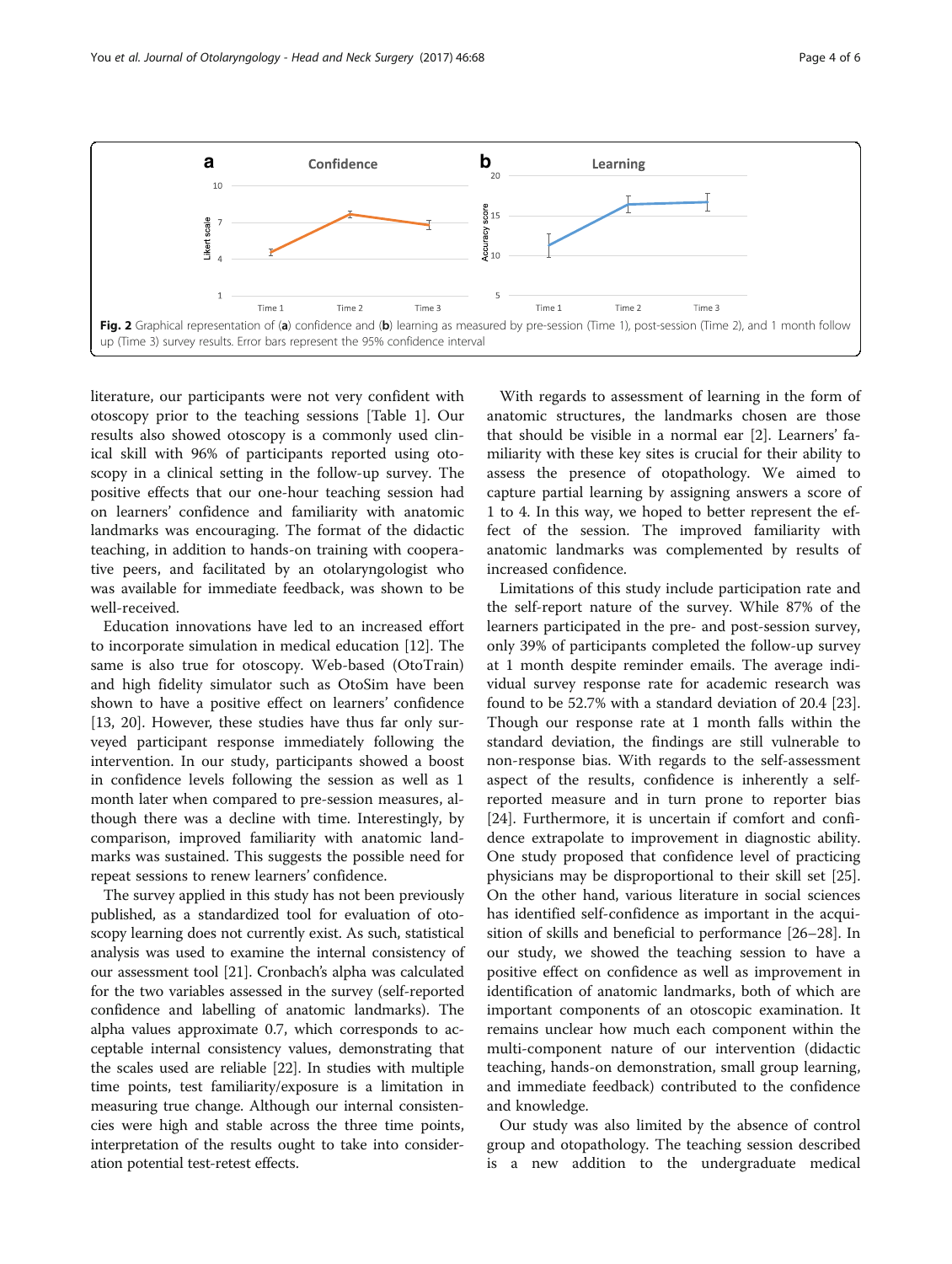<span id="page-4-0"></span>curriculum at our institution. Hence, we arrived at the present single arm pre-post study design. Future research may incorporate didactic teaching and/or simulation as comparison arm. Furthermore, as the participants were practicing with their peers, they were essentially observing healthy, adult ears. This also precluded the examination of challenging canal or pediatric ear. To help assess the ability to identify anatomic landmarks in a variety of ears, future iterations can use different pictures of both normal and abnormal otoscopic exam. One advantage of high fidelity simulators in this setting is its ability to present pathology and assess diagnostic ability. Recent studies have demonstrated positive effects using simulation with a sustained improvement of diagnostic accuracy at 3 months follow up [[29](#page-5-0), [30\]](#page-5-0). Unfortunately, the drawback to otology simulators is that they are not yet readily incorporated into the medical curriculum.

Nevertheless, in lieu of any simulators, we showed that a facilitated teaching session by an otolaryngologist in a small group format can have positive effects. Our results can help educators devise an effective way to teach otoscopic examination in a manner that is well accepted by the learners. It remains to be seen if a similar outcome can be replicated by experienced facilitators from other fields other than otolaryngology.

## **Conclusions**

Small group, structured teaching sessions are an accessible and effective way of teaching otoscopy with positive effects on learner confidence and familiarity with key anatomy. The sessions were well received and point to the valuable role of dedicated otology teaching sessions within undergraduate medical education.

#### Abbreviations

CI: Confidence interval; m: Mean; sd: Standard deviation

#### Acknowledgments

Not applicable

#### Funding

This project was not funded.

#### Availability of data and materials

The dataset generated during the current study is available from the corresponding author on reasonable request.

#### Authors' contributions

PY and MH conceived the study. PY conceptualized the initial questionnaire and study design, assisted with acquisition of data, helped interpret the data, and authored the manuscript. SC was consulted on study design, survey development, data analysis, and was fundamental in the interpretation of data. MH aided in study design, collected data, and provided supervision. All authors have critically revised and approved the final manuscript.

## Ethics approval and consent to participate

This study was approved by Western University Research Ethics Boards (File number 107347). All participants were voluntary and provided an informed consent.

### Consent for publication

No individual data was presented in this manuscript.

#### Competing interests

The authors declare that they have no competing interests.

## Publisher's Note

Springer Nature remains neutral with regard to jurisdictional claims in published maps and institutional affiliations.

#### Author details

<sup>1</sup>Department of Otolaryngology-Head and Neck Surgery, London Health Science Centre, Schulich School of Medicine & Dentistry, Western University, London, Canada. <sup>2</sup>Department of Medicine and Faculty of Education, Centre for Education Research & Innovation, Schulich School of Medicine & Dentistry, Western University, London, Canada.

# Received: 8 April 2017 Accepted: 15 December 2017<br>Published online: 28 December 2017

#### References

- 1. Bondy J, Berman S, Glazner J, Lezotte D. Direct expenditures related to otitis media diagnoses: extrapolations from a pediatric medicaid cohort. Pediatrics. 2000;105:E72. doi: [10.1542/peds.105.6.e72](http://dx.doi.org/10.1542/peds.105.6.e72).
- 2. Rothman R, Owens T, Simel DL. Does this child have acute otitis media? JAMA. 2003;290:1633–40.
- 3. Rosenfeld RM, Shin JJ, Schwartz SR, Coggins R, Gagnon L, Hackell JM, et al. Clinical practice guideline: otitis media with effusion (update). Otolaryngol Head Neck Surg. 2016;154(1 Suppl):S1–41. doi: [10.1177/0194599815623467](http://dx.doi.org/10.1177/0194599815623467).
- 4. Dubé E, De Wals P, Gilca V, Boulianne N, Ouakki M, Lavoie F, et al. Burden of acute otitis media on Canadian families. Can Fam Physician. 2011;57:60–5.
- 5. Heikkinen T, Ruuskanen O. Signs and symptoms predicting acute otitis media. Arch Pediatr Adolesc Med. 1995;149:26–9.
- 6. Steinbach WJ, Sectish TC, Benjamin DK, Chang KW, Messner AH. Pediatric residents' clinical diagnostic accuracy of otitis media. Pediatrics. 2002;109:993–8.
- 7. Donnelly MJ, Walsh MA, Hone S, O'Sullivan P. Examining the ear: clinical teaching. Med Educ. 1996;30:299–302.
- 8. Varrasso DA. Otitis media: the need for a new paradigm in medical education. Pediatrics. 2006;118:1731–3.
- 9. Garbutt J, Jeffe DB, Shackelford P. Diagnosis and treatment of acute otitis media: an assessment. Pediatrics. 2003;112:143–9. doi: [10.1542/peds.112.1.143](http://dx.doi.org/10.1542/peds.112.1.143).
- 10. Dowell SF, Marcy M, Phillips W, Gerber M, Schwartz B. Otitis media—principles of judicious use of antimicrobial agents. Pediatrics. 1998; 101(Supplementa):165–71. doi: [10.3109/13814780109094339](http://dx.doi.org/10.3109/13814780109094339).
- 11. Campisi P, Asaria J, Brown D. Undergraduate otolaryngology education in Canadian medical schools. Laryngoscope. 2008;118:1941–50. doi: [10.1097/](http://dx.doi.org/10.1097/MLG.0b013e31818208e7) [MLG.0b013e31818208e7](http://dx.doi.org/10.1097/MLG.0b013e31818208e7).
- 12. Fung K. Otolaryngology-head and neck surgery in undergraduate medical education: advances and innovations. Laryngoscope. 2015;125 Suppl February:S1-14. doi:[10.1002/lary.24875](http://dx.doi.org/10.1002/lary.24875).
- 13. Davies J, Djelic L, Campisi P, Forte V, Chiodo A. Otoscopy simulation training in a classroom setting: a novel approach to teaching otoscopy to medical students. Laryngoscope. 2014;124:2594–7. doi: [10.1002/lary.24682](http://dx.doi.org/10.1002/lary.24682).
- 14. Wickens B, Lewis J, Morris DP, Husein M, Ladak HM, Agrawal SK. Face and content validity of a novel, web-based otoscopy simulator for medical education. J Otolaryngol Head Neck Surg. 2015;44:7. doi: [10.1186/s40463-](http://dx.doi.org/10.1186/s40463-015-0060-z) [015-0060-z.](http://dx.doi.org/10.1186/s40463-015-0060-z)
- 15. Jones WS. Video otoscopy: bringing otoscopy out of the "black box". Int J Pediatr Otorhinolaryngol. 2006;70:1875–83.
- 16. Morris E, Kesser BW, Peirce-Cottler S, Keeley M. Development and validation of a novel ear simulator to teach pneumatic otoscopy. Simul Healthc. 2012; 7:22–6. doi:[10.1097/SIH.0b013e31822eac39.](http://dx.doi.org/10.1097/SIH.0b013e31822eac39)
- 17. IBM Corp. Released 2016. IBM SPSS Statistics for Windows, Version 24.0. Armonk, NY: IBM Corp.
- 18. Fisher EW, Pfleiderer a G. Is undergraduate otoscopy teaching adequate?– An audit of clinical teaching. J R Soc Med. 1992;85:23–5.
- 19. Pichichero ME, Poole MD. Comparison of performance by otolaryngologists, pediatricians, and general practioners on an otoendoscopic diagnostic video examination. Int J Pediatr Otorhinolaryngol. 2005;69:361–6. doi: [10.](http://dx.doi.org/10.1016/j.ijporl.2004.10.013) [1016/j.ijporl.2004.10.013.](http://dx.doi.org/10.1016/j.ijporl.2004.10.013)